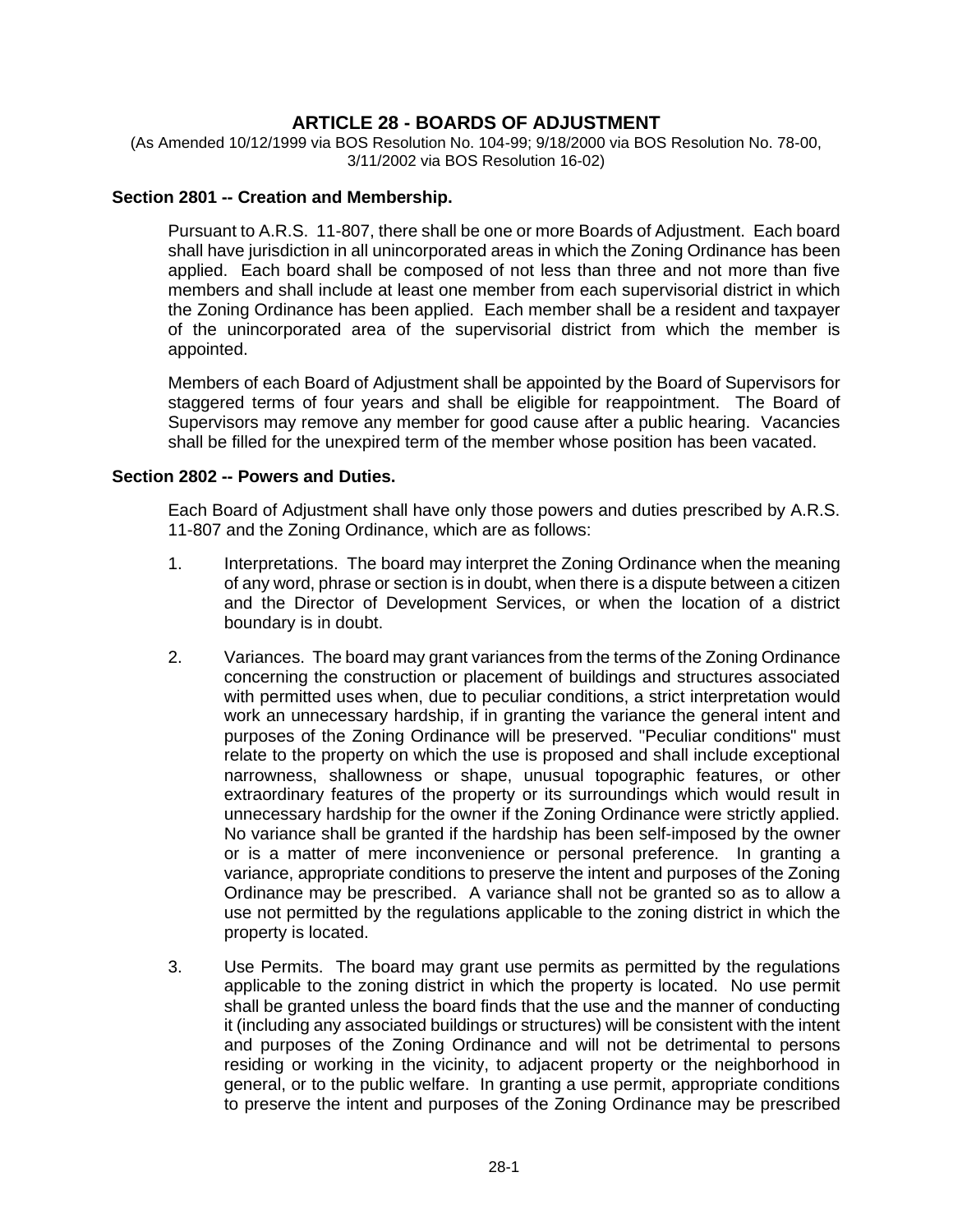(including, without limitation, the acquisition of right-of-way for street widening purposes in accordance with the recommendations of the Public Works Department if it appears that the use would increase traffic congestion). Unless otherwise stated on the permit, a use permit shall be permanent and shall run with the land.

## **Section 2803 -- Meetings and Rules.**

Meetings of each Board of Adjustment shall be held at the call of the Chairman as necessary for the transaction of business. All meetings shall be held in accordance with the Arizona Open Meeting Law, A.R.S. 38-431 et seq. Each board shall publish agendas and keep minutes of its proceedings and actions in accordance with the Arizona Open Meeting Law. Each board shall elect its own officers, which shall include at least a Chairman and Vice Chairman, and may adopt rules or procedures for its proceedings. The Chairman, or in his absence the Vice Chairman, may administer oaths and compel the attendance of witnesses. A copy of each resolution, variance, permit, interpretation or other action of each board shall be filed in the office of the Director of Development Services.

### **Section 2804 -- Applications.**

- 1. Variances and Use Permits. An application for a variance or use permit shall be submitted to the Director of Development Services on a form approved by the Director. The application shall be accompanied by:
	- a. An accurate site plan and description of the property, detailed description of the proposed use, preliminary floor plans and elevations of all proposed buildings, and an estimate of the valuation of the proposed construction.
	- b. Satisfactory evidence of the applicant's ability and intention to proceed with construction in accordance with the plans within six months after the variance or use permit is granted.
	- c. Reasons for requesting the variance or use permit.
- 2. Interpretations. An application for an interpretation of the Zoning Ordinance shall be submitted to the Director of Development Services in the form of a letter identifying the section of the ordinance for which the interpretation is requested and explaining how the applicant believes the section should be interpreted.
	- a. If the application involves a dispute with the Director, the letter shall also explain the Director's interpretation and how it differs from the applicant's. In such cases, the application shall be filed within 30 days after the applicant has received the Director's interpretation in writing. The filing of the application shall stay (postpone) any further action based on the Director's interpretation unless the Director certifies in writing to the Board of Adjustment that a stay would cause imminent peril to life or property; in such cases, further action shall not be stayed unless the applicant obtains an injunction from a court of competent jurisdiction.
- 3. In all cases, the Director shall review the application and promptly transmit copies to the members of the Board of Adjustment. If there is more than one board, applications shall be assigned on a rotating basis.